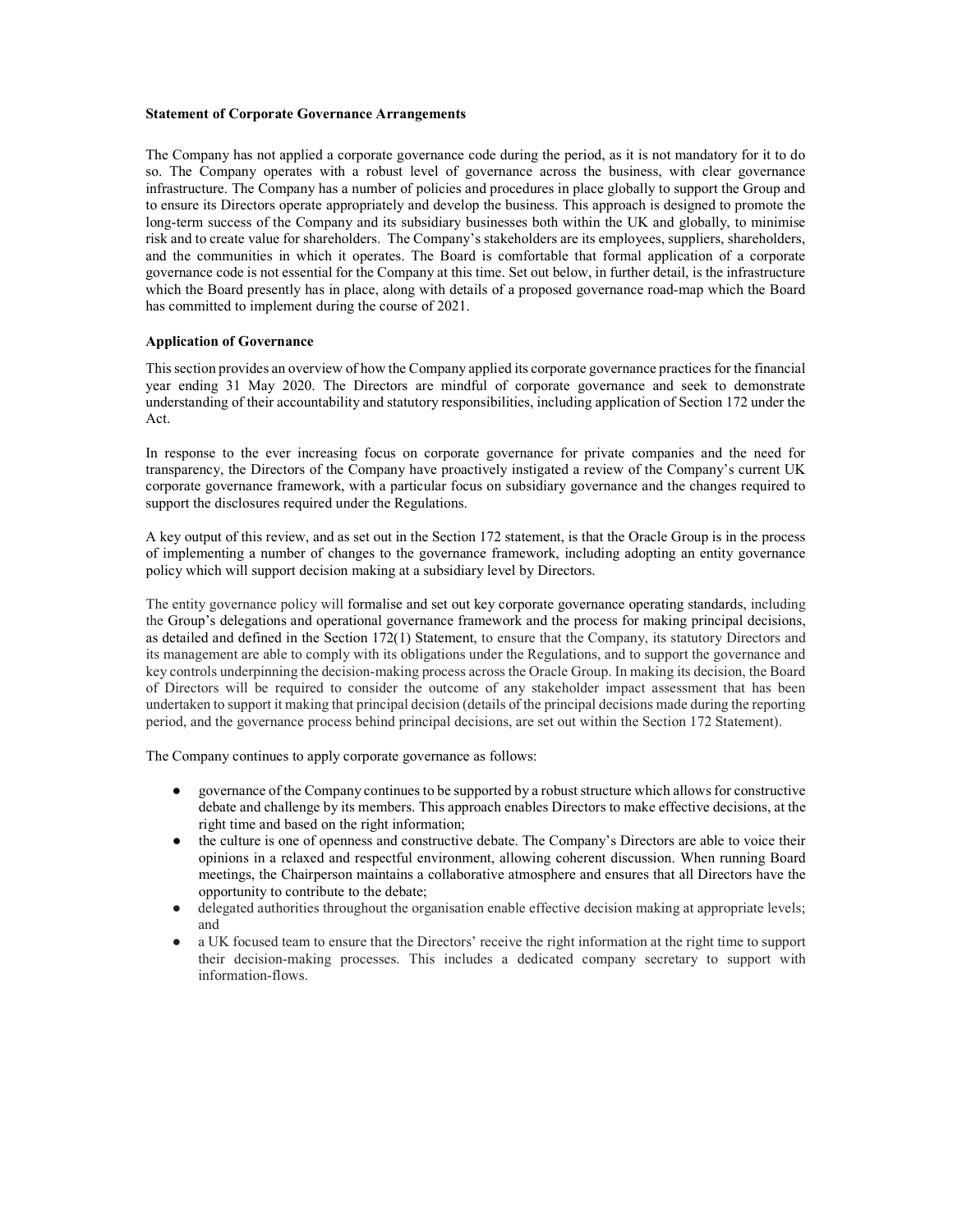#### Purpose and Values

 Oracle's purpose is to help people see data in new ways, discover insights and unlock endless possibilities. At the heart of this purpose are the following values:

- Mutual respect;
- integrity;
- customer satisfaction;
- quality;
- teamwork;
- fairness;
- communication;
- compliance;
- innovation; and
- ethics.

 These values drive the focus, define the strategy and underpin the behaviours and attitudes of the Company's employees and senior management in their work, establishing a holistic and robust approach to risk management and corporate governance.

# Board Composition

 Governance is an integral part of the way the Company delivers its strategy, and why it has such long-standing and dedicated Directors on the Company board. As part of the proposed entity governance policy which the Company will be implementing, the Directors of the Company will regularly review the structure, size and composition of the Board in order to ensure it comprises the right people with the requisite skills and experience, including diversity of thought and approach, who can provide strong and effective leadership to the business, and support delivery of the Company's strategy. The Company has composed a Board with a balance of skills, backgrounds, experience and knowledge required to compliment the promotion of the long term success of the Company, and to identify the impacts of the Board's decisions on the Company's stakeholders, and where relevant, the likely consequences of those decisions in the long-term. Individual Directors have sufficient capacity to make a valuable contribution that is aligned to the Company's activities.

# Below is a brief biography of the Directors of the Company:

# David Hudson

 Mr. Hudson has been an Oracle employee for over 20 years and currently serves as Senior Vice President of EMEA Legal, Regional General Counsel and Compliance and Ethics Officer. Mr. Hudson manages over 120 indirect reports across the EMEA region. Mr. Hudson brings to the Board his extensive knowledge and experience of legal and compliance matters, as well as substantial in-depth knowledge of the Oracle business and its stakeholders and Oracle's Compliance and Ethics Program.

# Simon Allison

 Mr. Allison has been an Oracle employee for over 20 years and currently serves as Vice President of EMEA Tax. Mr. Allison brings to the board his considerable knowledge and experience of tax matters and the ability to evaluate how such matters may impact the business. Mr. Allison also has extensive and intricate knowledge of the Oracle business operations and its policies and processes.

# Glenn Sharpe

 Mr. Sharpe has been an Oracle employee for over 15 years and currently serves as Senior Finance Director responsible for the UK and Ireland. Mr. Sharpe is responsible for the financial risk and compliance aspects of Oracle's legal entities across the EMEA region. This incorporates financial risk management, local statutory compliance and Board of Directors responsibilities. Mr. Sharpe provides the Board with an important financial perspective on its operations.